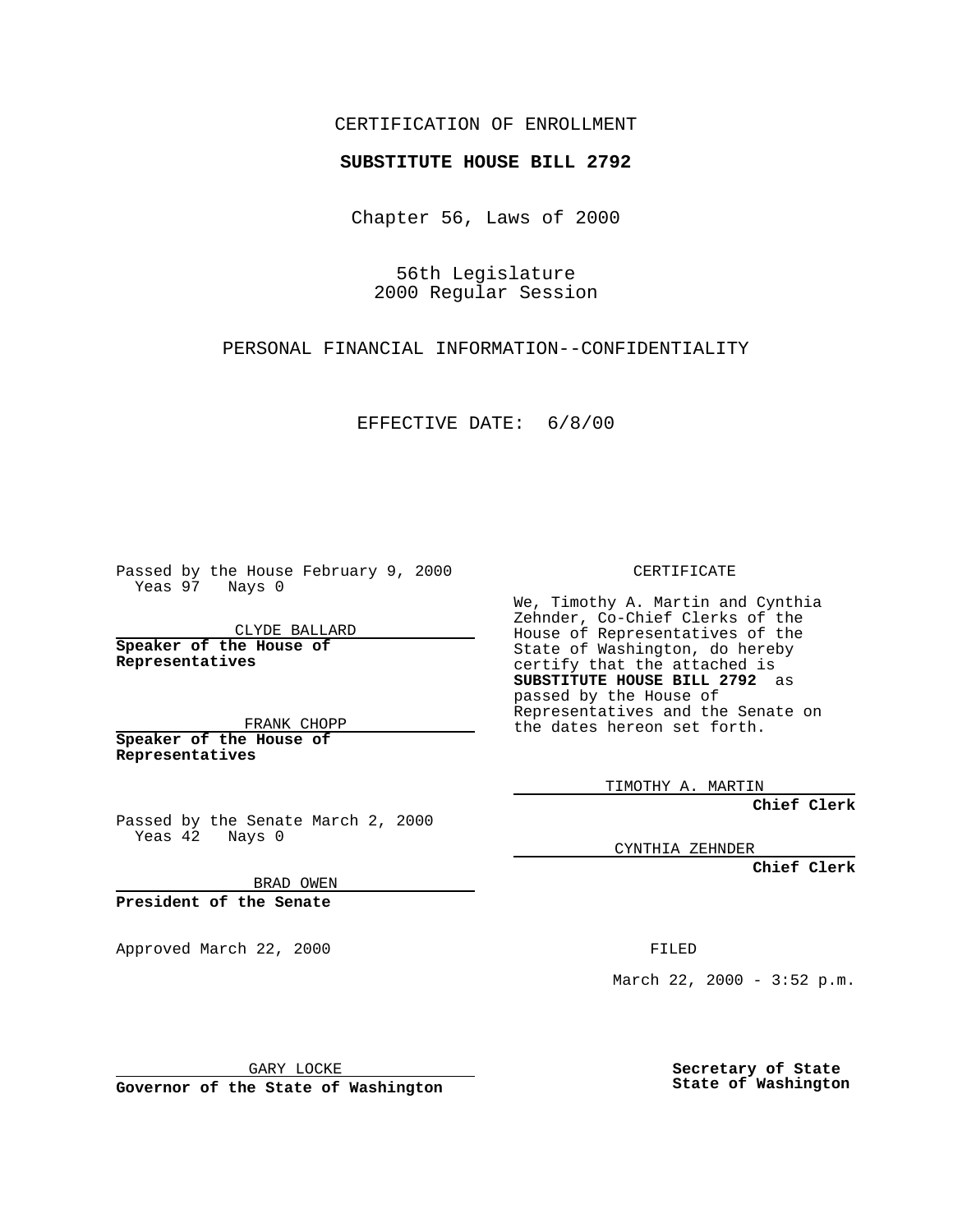## **SUBSTITUTE HOUSE BILL 2792** \_\_\_\_\_\_\_\_\_\_\_\_\_\_\_\_\_\_\_\_\_\_\_\_\_\_\_\_\_\_\_\_\_\_\_\_\_\_\_\_\_\_\_\_\_\_\_

\_\_\_\_\_\_\_\_\_\_\_\_\_\_\_\_\_\_\_\_\_\_\_\_\_\_\_\_\_\_\_\_\_\_\_\_\_\_\_\_\_\_\_\_\_\_\_

Passed Legislature - 2000 Regular Session

**State of Washington 56th Legislature 2000 Regular Session**

**By** House Committee on State Government (originally sponsored by Representatives Haigh, D. Schmidt, Romero, McDonald, Rockefeller and Hurst; by request of Governor Locke)

Read first time 02/04/2000. Referred to Committee on .

 AN ACT Relating to confidentiality of personal financial information; and reenacting and amending RCW 42.17.310.

BE IT ENACTED BY THE LEGISLATURE OF THE STATE OF WASHINGTON:

 **Sec. 1.** RCW 42.17.310 and 1999 c 326 s 3, 1999 c 290 s 1, and 1999 c 215 s 1 are each reenacted and amended to read as follows:

(1) The following are exempt from public inspection and copying:

 (a) Personal information in any files maintained for students in public schools, patients or clients of public institutions or public health agencies, or welfare recipients.

 (b) Personal information in files maintained for employees, appointees, or elected officials of any public agency to the extent that disclosure would violate their right to privacy.

 (c) Information required of any taxpayer in connection with the assessment or collection of any tax if the disclosure of the information to other persons would (i) be prohibited to such persons by RCW 84.08.210, 82.32.330, 84.40.020, or 84.40.340 or (ii) violate the taxpayer's right to privacy or result in unfair competitive disadvantage to the taxpayer.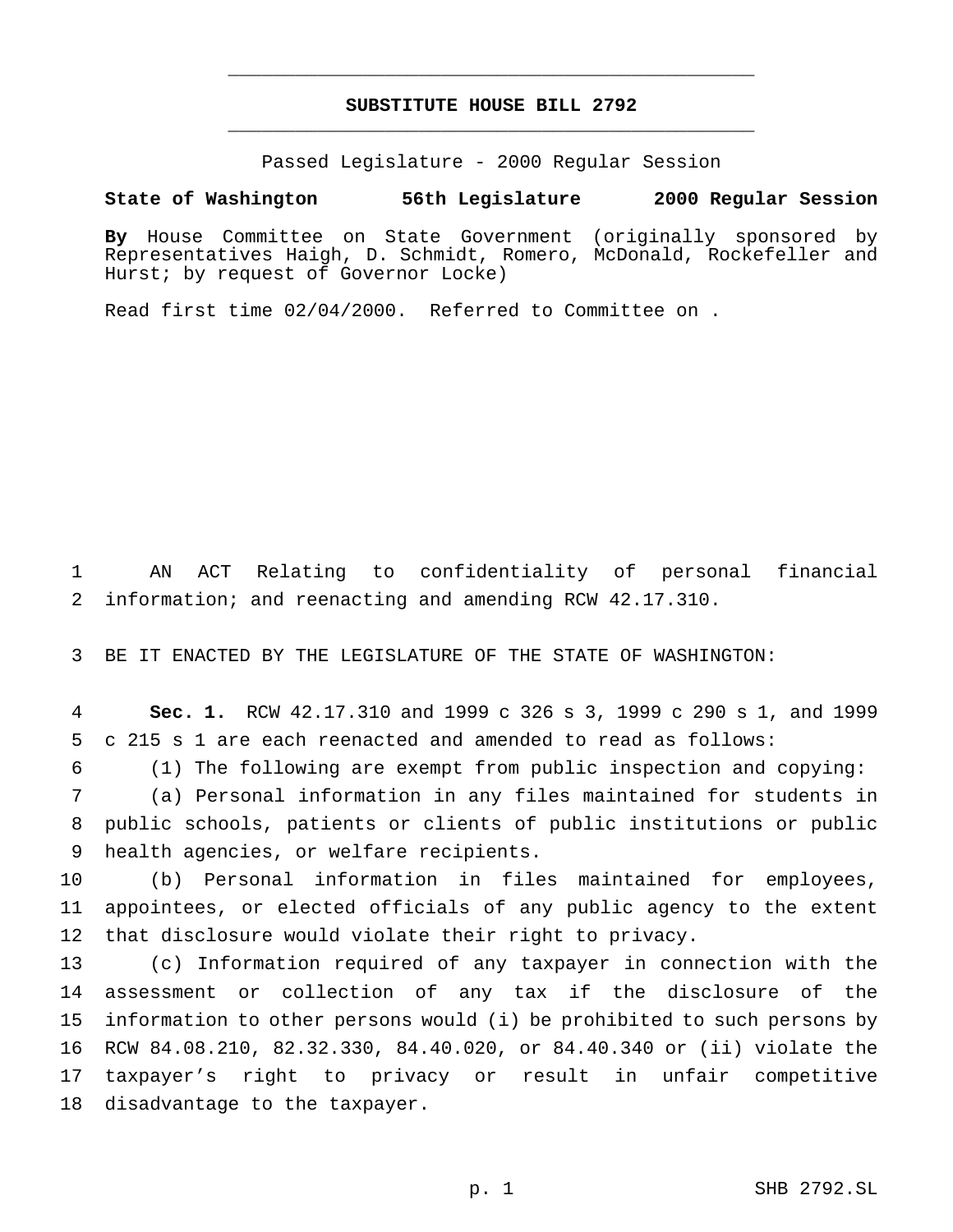(d) Specific intelligence information and specific investigative records compiled by investigative, law enforcement, and penology agencies, and state agencies vested with the responsibility to discipline members of any profession, the nondisclosure of which is essential to effective law enforcement or for the protection of any person's right to privacy.

 (e) Information revealing the identity of persons who are witnesses to or victims of crime or who file complaints with investigative, law enforcement, or penology agencies, other than the public disclosure commission, if disclosure would endanger any person's life, physical safety, or property. If at the time a complaint is filed the complainant, victim or witness indicates a desire for disclosure or nondisclosure, such desire shall govern. However, all complaints filed with the public disclosure commission about any elected official or candidate for public office must be made in writing and signed by the complainant under oath.

 (f) Test questions, scoring keys, and other examination data used to administer a license, employment, or academic examination.

 (g) Except as provided by chapter 8.26 RCW, the contents of real estate appraisals, made for or by any agency relative to the acquisition or sale of property, until the project or prospective sale is abandoned or until such time as all of the property has been acquired or the property to which the sale appraisal relates is sold, but in no event shall disclosure be denied for more than three years after the appraisal.

 (h) Valuable formulae, designs, drawings, computer source code or object code, and research data obtained by any agency within five years of the request for disclosure when disclosure would produce private gain and public loss.

 (i) Preliminary drafts, notes, recommendations, and intra-agency memorandums in which opinions are expressed or policies formulated or recommended except that a specific record shall not be exempt when publicly cited by an agency in connection with any agency action.

 (j) Records which are relevant to a controversy to which an agency is a party but which records would not be available to another party under the rules of pretrial discovery for causes pending in the superior courts.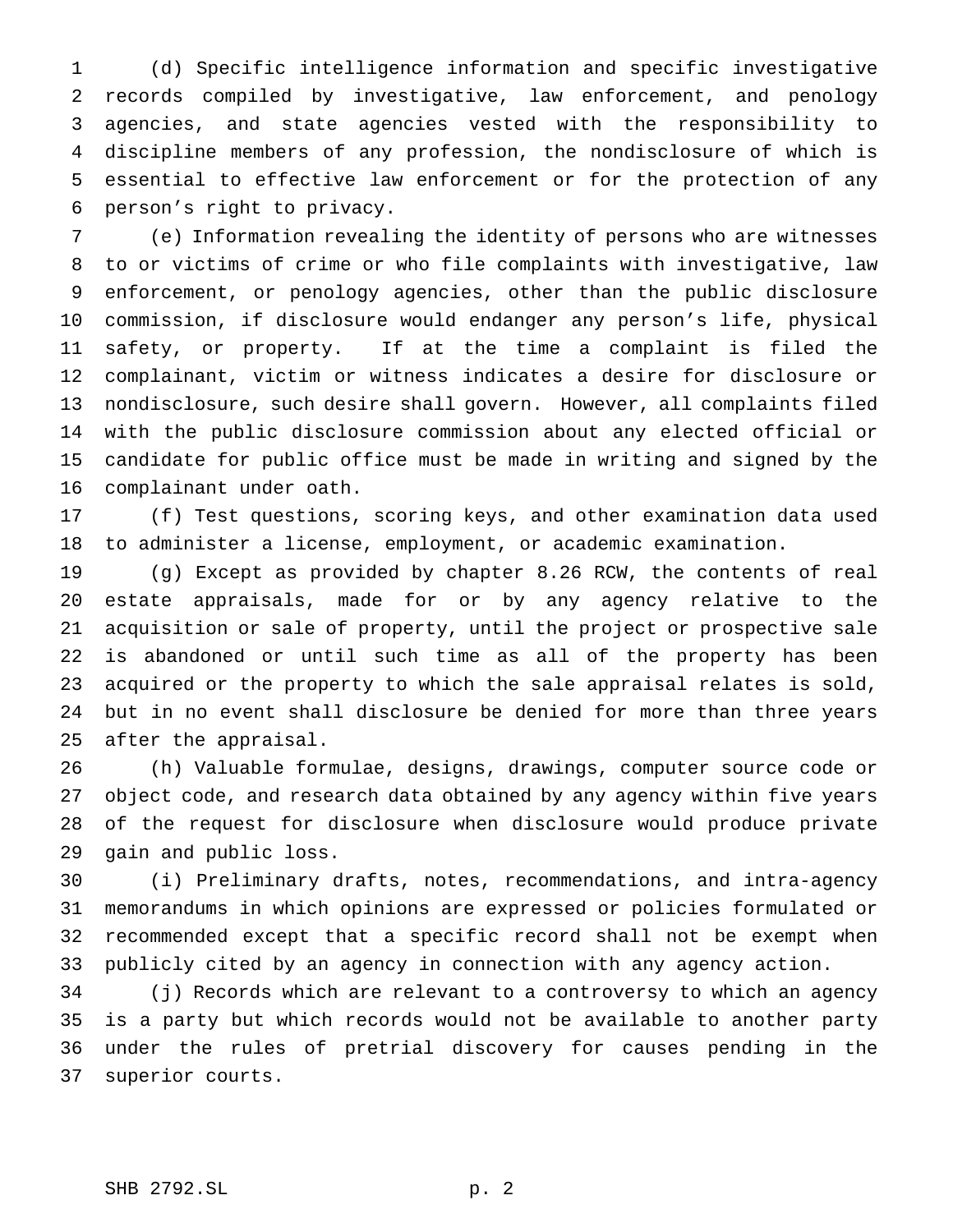(k) Records, maps, or other information identifying the location of archaeological sites in order to avoid the looting or depredation of such sites.

 (l) Any library record, the primary purpose of which is to maintain control of library materials, or to gain access to information, which discloses or could be used to disclose the identity of a library user.

 (m) Financial information supplied by or on behalf of a person, firm, or corporation for the purpose of qualifying to submit a bid or proposal for (i) a ferry system construction or repair contract as required by RCW 47.60.680 through 47.60.750 or (ii) highway construction or improvement as required by RCW 47.28.070.

 (n) Railroad company contracts filed prior to July 28, 1991, with the utilities and transportation commission under RCW 81.34.070, except that the summaries of the contracts are open to public inspection and copying as otherwise provided by this chapter.

 (o) Financial and commercial information and records supplied by private persons pertaining to export services provided pursuant to chapter 43.163 RCW and chapter 53.31 RCW, and by persons pertaining to export projects pursuant to RCW 43.23.035.

 (p) Financial disclosures filed by private vocational schools under chapters 28B.85 and 28C.10 RCW.

 (q) Records filed with the utilities and transportation commission or attorney general under RCW 80.04.095 that a court has determined are confidential under RCW 80.04.095.

 (r) Financial and commercial information and records supplied by businesses or individuals during application for loans or program services provided by chapters 43.163, 43.160, 43.330, and 43.168 RCW, or during application for economic development loans or program services provided by any local agency.

 (s) Membership lists or lists of members or owners of interests of units in timeshare projects, subdivisions, camping resorts, condominiums, land developments, or common-interest communities affiliated with such projects, regulated by the department of licensing, in the files or possession of the department.

 (t) All applications for public employment, including the names of applicants, resumes, and other related materials submitted with respect to an applicant.

 (u) The residential addresses and residential telephone numbers of employees or volunteers of a public agency which are held by the agency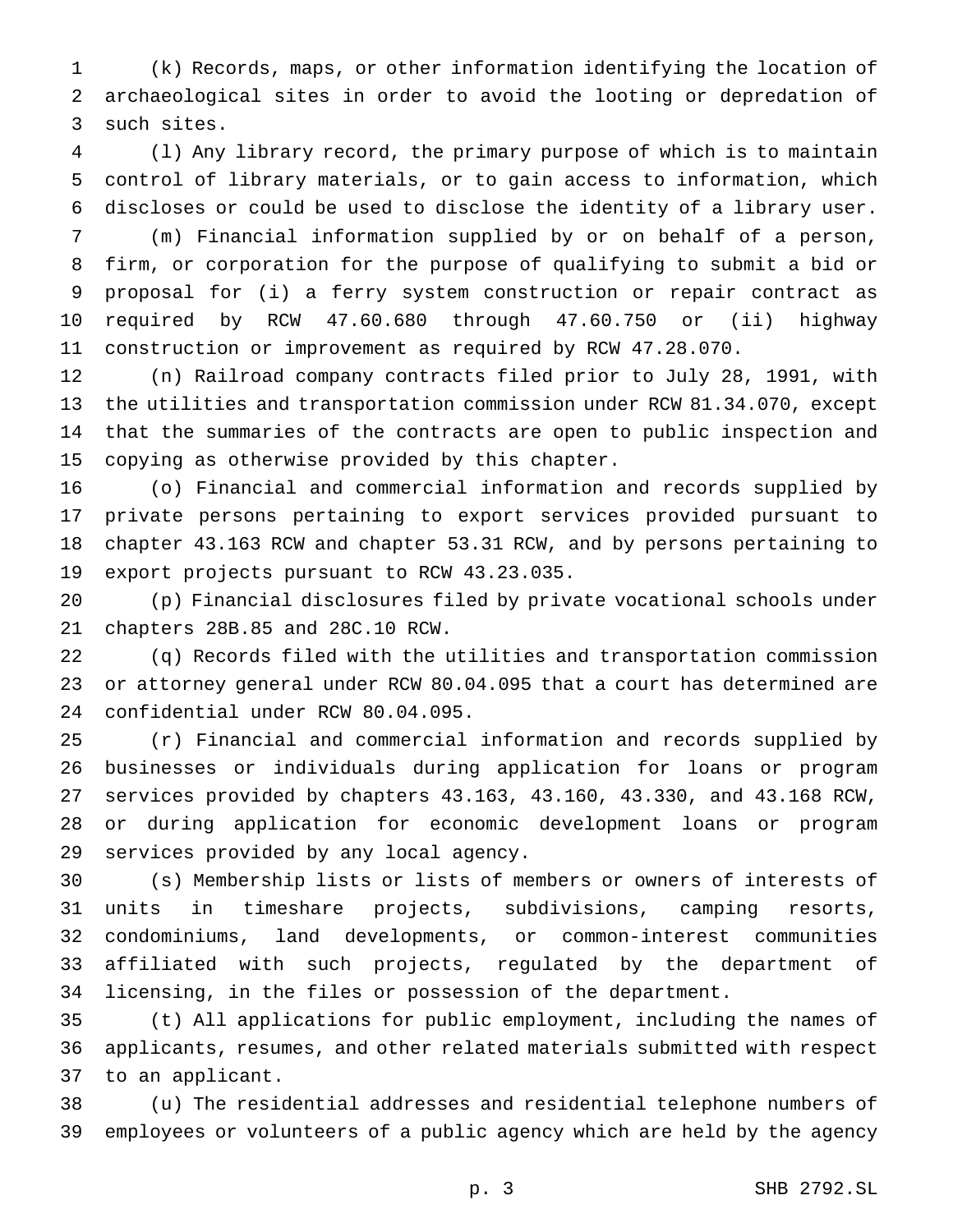in personnel records, employment or volunteer rosters, or mailing lists of employees or volunteers.

 (v) The residential addresses and residential telephone numbers of the customers of a public utility contained in the records or lists held by the public utility of which they are customers, except that this information may be released to the division of child support or the agency or firm providing child support enforcement for another state under Title IV-D of the federal social security act, for the establishment, enforcement, or modification of a support order.

 (w)(i) The federal social security number of individuals governed under chapter 18.130 RCW maintained in the files of the department of health, except this exemption does not apply to requests made directly to the department from federal, state, and local agencies of government, and national and state licensing, credentialing, investigatory, disciplinary, and examination organizations; (ii) the current residential address and current residential telephone number of a health care provider governed under chapter 18.130 RCW maintained in the files of the department, if the provider requests that this information be withheld from public inspection and copying, and provides to the department an accurate alternate or business address and business telephone number. On or after January 1, 1995, the current residential address and residential telephone number of a 23 health care provider governed under RCW ((18.130.140)) 18.130.040 maintained in the files of the department shall automatically be withheld from public inspection and copying unless the provider specifically requests the information be released, and except as provided for under RCW 42.17.260(9).

 (x) Information obtained by the board of pharmacy as provided in RCW 69.45.090.

 (y) Information obtained by the board of pharmacy or the department of health and its representatives as provided in RCW 69.41.044, 69.41.280, and 18.64.420.

 (z) Financial information, business plans, examination reports, and any information produced or obtained in evaluating or examining a business and industrial development corporation organized or seeking certification under chapter 31.24 RCW.

 (aa) Financial and commercial information supplied to the state investment board by any person when the information relates to the investment of public trust or retirement funds and when disclosure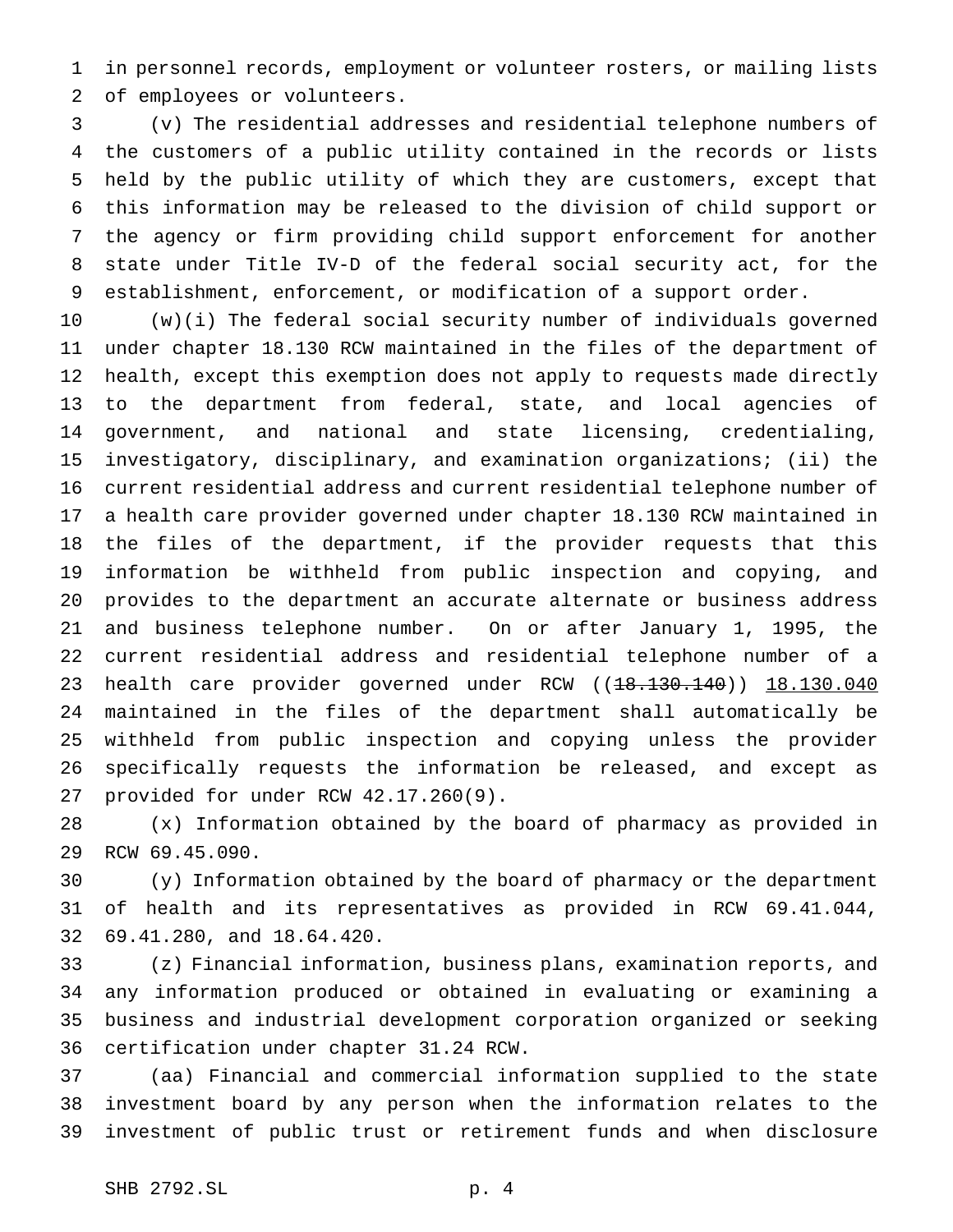would result in loss to such funds or in private loss to the providers of this information.

 (bb) Financial and valuable trade information under RCW 51.36.120. (cc) Client records maintained by an agency that is a domestic violence program as defined in RCW 70.123.020 or 70.123.075 or a rape crisis center as defined in RCW 70.125.030.

 (dd) Information that identifies a person who, while an agency employee: (i) Seeks advice, under an informal process established by the employing agency, in order to ascertain his or her rights in connection with a possible unfair practice under chapter 49.60 RCW against the person; and (ii) requests his or her identity or any identifying information not be disclosed.

 (ee) Investigative records compiled by an employing agency conducting a current investigation of a possible unfair practice under chapter 49.60 RCW or of a possible violation of other federal, state, or local laws prohibiting discrimination in employment.

 (ff) Business related information protected from public inspection and copying under RCW 15.86.110.

 (gg) Financial, commercial, operations, and technical and research information and data submitted to or obtained by the clean Washington center in applications for, or delivery of, program services under chapter 70.95H RCW.

 (hh) Information and documents created specifically for, and collected and maintained by a quality improvement committee pursuant to RCW 43.70.510, regardless of which agency is in possession of the information and documents.

 (ii) Personal information in files maintained in a data base created under RCW 43.07.360.

 (jj) Financial and commercial information requested by the public stadium authority from any person or organization that leases or uses the stadium and exhibition center as defined in RCW 36.102.010.

 (kk) Names of individuals residing in emergency or transitional housing that are furnished to the department of revenue or a county assessor in order to substantiate a claim for property tax exemption under RCW 84.36.043.

 (ll) The names, residential addresses, residential telephone numbers, and other individually identifiable records held by an agency in relation to a vanpool, carpool, or other ride-sharing program or service. However, these records may be disclosed to other persons who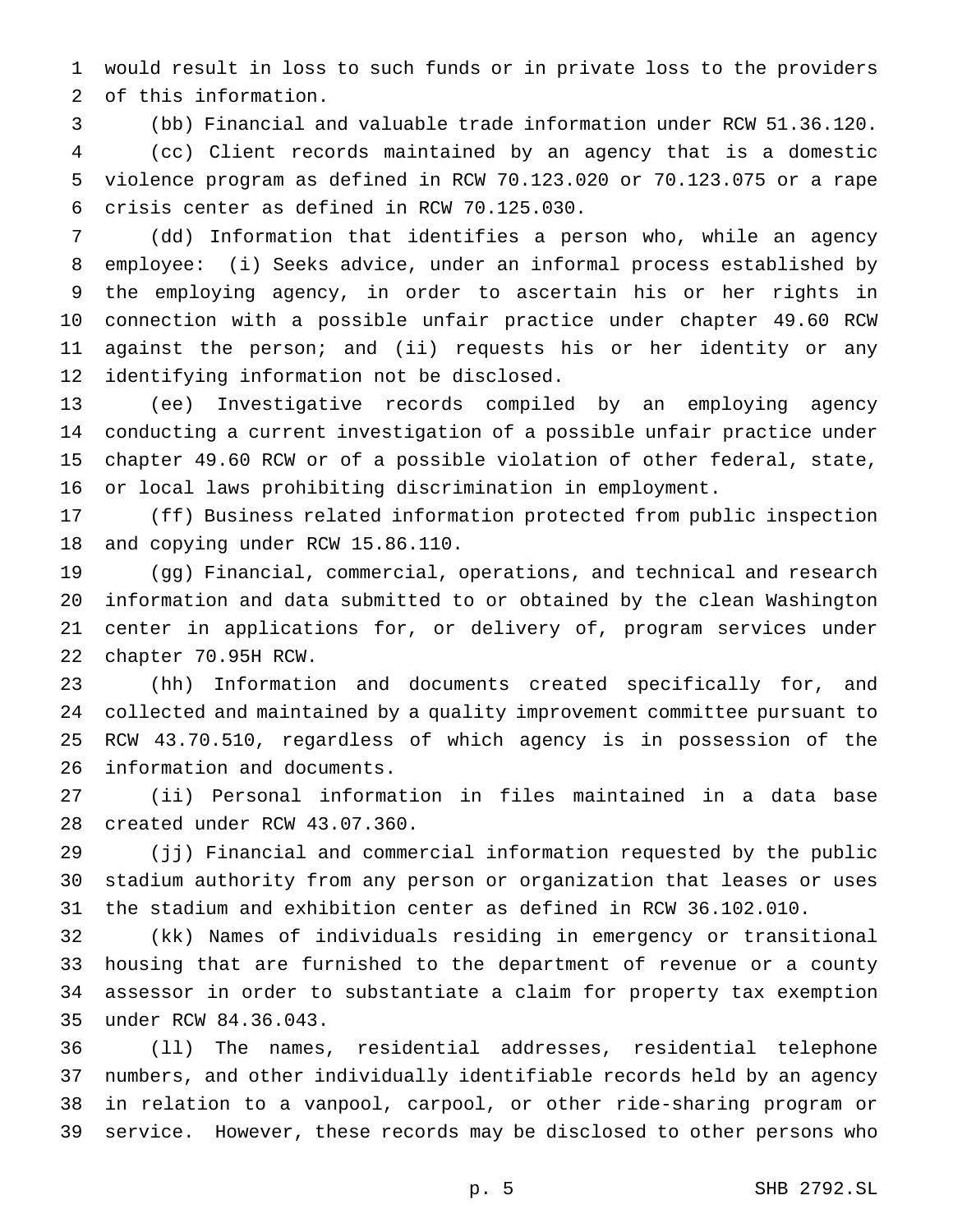apply for ride-matching services and who need that information in order to identify potential riders or drivers with whom to share rides.

 (mm) The personally identifying information of current or former participants or applicants in a paratransit or other transit service operated for the benefit of persons with disabilities or elderly persons.

 (nn) The personally identifying information of persons who acquire and use transit passes and other fare payment media including, but not limited to, stored value smart cards and magnetic strip cards, except that an agency may disclose this information to a person, employer, educational institution, or other entity that is responsible, in whole or in part, for payment of the cost of acquiring or using a transit pass or other fare payment media, or to the news media when reporting on public transportation or public safety. This information may also be disclosed at the agency's discretion to governmental agencies or groups concerned with public transportation or public safety.

 (oo) Proprietary financial and commercial information that the submitting entity, with review by the department of health, specifically identifies at the time it is submitted and that is provided to or obtained by the department of health in connection with an application for, or the supervision of, an antitrust exemption sought by the submitting entity under RCW 43.72.310. If a request for such information is received, the submitting entity must be notified of the request. Within ten business days of receipt of the notice, the submitting entity shall provide a written statement of the continuing need for confidentiality, which shall be provided to the requester. Upon receipt of such notice, the department of health shall continue to treat information designated under this section as exempt from disclosure. If the requester initiates an action to compel disclosure under this chapter, the submitting entity must be joined as a party to demonstrate the continuing need for confidentiality.

 (pp) Records maintained by the board of industrial insurance appeals that are related to appeals of crime victims' compensation claims filed with the board under RCW 7.68.110.

 (qq) Financial and commercial information supplied by or on behalf of a person, firm, corporation, or entity under chapter 28B.95 RCW relating to the purchase or sale of tuition units and contracts for the purchase of multiple tuition units.